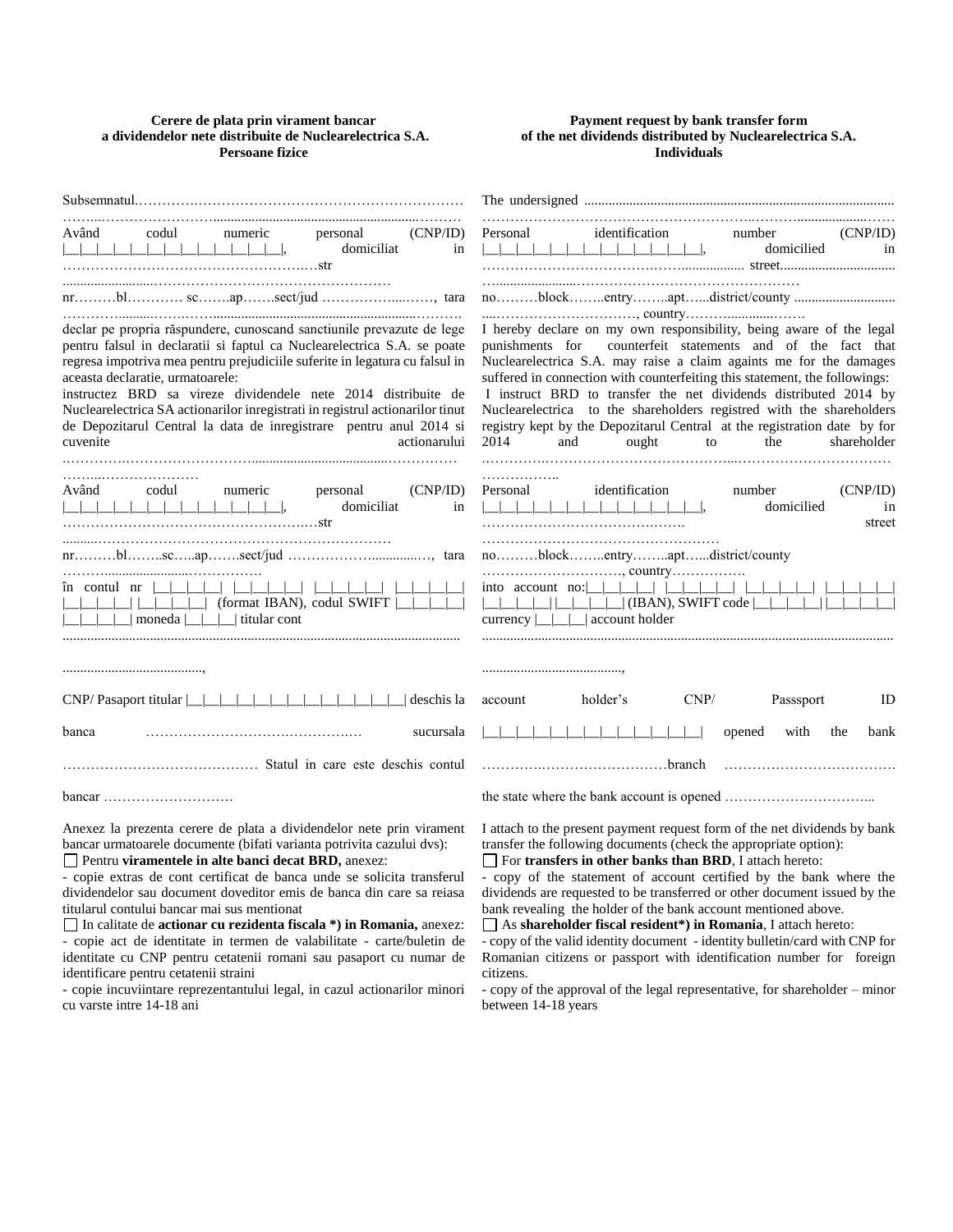### In calitate de **reprezentant legal/tutore al actionarului minor sub 14 ani**, anexez:

- copie act de identitate al reprezentantului legal/tutorelui, in termen de valabilitate carte/buletin de identitate pentru cetatenii romani sau pasaport cu numar de identificare pentru cetatenii straini

- copie certificat de nastere actionar, cu mentionarea CNP-ului

- copie document ce instituie tutela, daca este cazul.

In calitate **de acţionar care NU are rezidenta fiscala\*) in Romania**, anexez:

-copie act de identitate sau pasaport cu numar de identificare, in termen de valabilitate

In calitate **de acţionar care NU are rezidenta fiscala\*) in Romania**, doresc invocarea aplicarii prevederilor fiscale mai favorabile, prevazute de catre Conventia de evitare a dublei impuneri incheiat intre Romania si tara mea de rezidenta, respectiv …………………[se va indica statul de rezidenta fiscala] pentru care voi furniza:

- certificat de rezidenta fiscala, in original/ copie legalizata, apostilat/supralegalizat, daca este cazul, insotit de traducerea autorizata in romana, in termen de valabilitate

- detalii de contact

……………………………………………………………………. (recomandabil pentru clarificari suplimentare)

## In calitate de **împuternicit al actionarului**, anexez:

- procura specială notariala in original valabila la data platii (procura trebuie sa fie eliberata cu nu mai mult de 3 ani anterior datei platii sau un termen mai lung, daca acesta este precizat)

- copie act de identitate al împuternicitului in termen de valabilitate carte/buletin de identitate cu CNP pentru cetatenii romani sau pasaport cu numar de identificare pentru cetatenii straini.

### In calitate de **curator al actionarului persoana cu disabilitati**, anexez:

- copie act juridic ce instituie curatela

- copii acte de identitate ale curatorului si ale actionarului, in termen de valabilitate - carte/buletin de identitate cu CNP pentru cetatenii romani si pasaport cu numar de identificare pentru cetatenii straini.

# **NOTA:**

 Toate documentele suport inmanate la ghiseele bancare in copie simpla vor fi **certificate pentru conformitate cu originalul si semnate** de actionar/ imputernicitul acestuia. Suplimentar, **BRD va verifica si va certifica copiile documentelor prezentate de actionari cu documentele in original aduse de acestia la unitatile BRD.**

 **Titularul contului bancar** in care se solicita transferul dividendelor nete poate fi doar actionarul sau, dupa caz imputernicitul acestuia.

 Comisioanele bancare BRD pentru plata dividendelor nete in RON sunt suportate de Nuclearelectrica S.A.

 **Actionarii nerezidenti fiscal in Romania care doresc aplicarea prevederilor mai favorabile ale conventiei de evitare a dublei impuneri incheiate intre Romania si tara lor de rezidenta**, trebuie sa prezinte pana la plata dividendelor, **dar nu mai tarziu de 15 decembrie 2015, c**ertificatul de rezidenta fiscala in original/ copie legalizata, apostilat/supralegalizat, daca este cazul, impreuna cu traducerea autorizata a acestuia in limba romana, in termen de valabilitate, precum si detalii de contact pentru eventuale clarificari asupra documentelor de rezidenta fiscala**.**

### As **legal representative/tutor of a minor shareholder under 14 years**, I attach hereto:

- copy of the valid identity document of the legal representative/tutor identity bulletin/card with CNP for Romanian citizens or passport with identification number for foreign citizens

- copy of the birth certificate of the shareholder, CNP mentioned

- copy of the document setting up the tutelage, if applicable.

As **shareholder who is NOT fiscaly resident\*) in Romania**, I attach hereto:

-copy of the valid identity document or passport with identification number

As **shareholder who is NOT fiscaly resident \*) in Romania**, I would like to invoke the application of the more favorable tax provisions, as provided by the Double tax treaty concluded between Romania and my country of residence, namely ……….................................[please specify country of fiscal residence], and as such attach hereto:

- valid tax residency certificate, in original/ legalized copy, apostilled/supralegalized, if applicable, together with an authorized translation into Romanian language

- contact details

………………………………………………………………

(recommandable for further clarifications)

# As **proxy of the shareholder**, I attach hereto:

- original notarized special power of attorney, valid on payment date (the special power of attorney has to be relased 3 years before the payment date or a long term, if specified)

- copy of the proxy's valid identity documents - identity bulletin/card with CNP for Romanian citizens or passport with identification number for foreign citizens.

## As **legal guardian of the shareholder person with disabilities**, I attach hereto

-copy of the legal document setting up the legal guardianship

copies of the legal guardian's and of the shareholder valid identity documents - identity bulletin/card with CNP for Romanian citizens or passport with identification number for foreign citizens.

# **NOTE:**

 All the supporting documents handed over to the bank desks in simple copy must be marked as certified true copy under the signature of the shareholder / its proxy. Additionally, BRD will verify and will certify the copy of the documents which are presented by the shareholders with the originals documents.

 **The holder of the bank account** in which the transfer of the net dividends is requested can only be the shareholder or its proxy, if applicable.

 BRD's banking commissions for the payment of the net dividends in RON are born by Nuclearelectrica S.A.

 **Shareholders NOT fiscaly resident in Romania that want to benefit from the more favorable provisions of a Double tax treaty concluded between Romania and their resident country** must provide, before dividend payment, **but not later than December 15, 2015**, a valid tax residency certificate, in original/ legalized copy, apostilled/supralegalized, if applicable, accompanied by an authorized translation into Romanian language, as well as contact details for further clarifications related to fiscal documents**.**